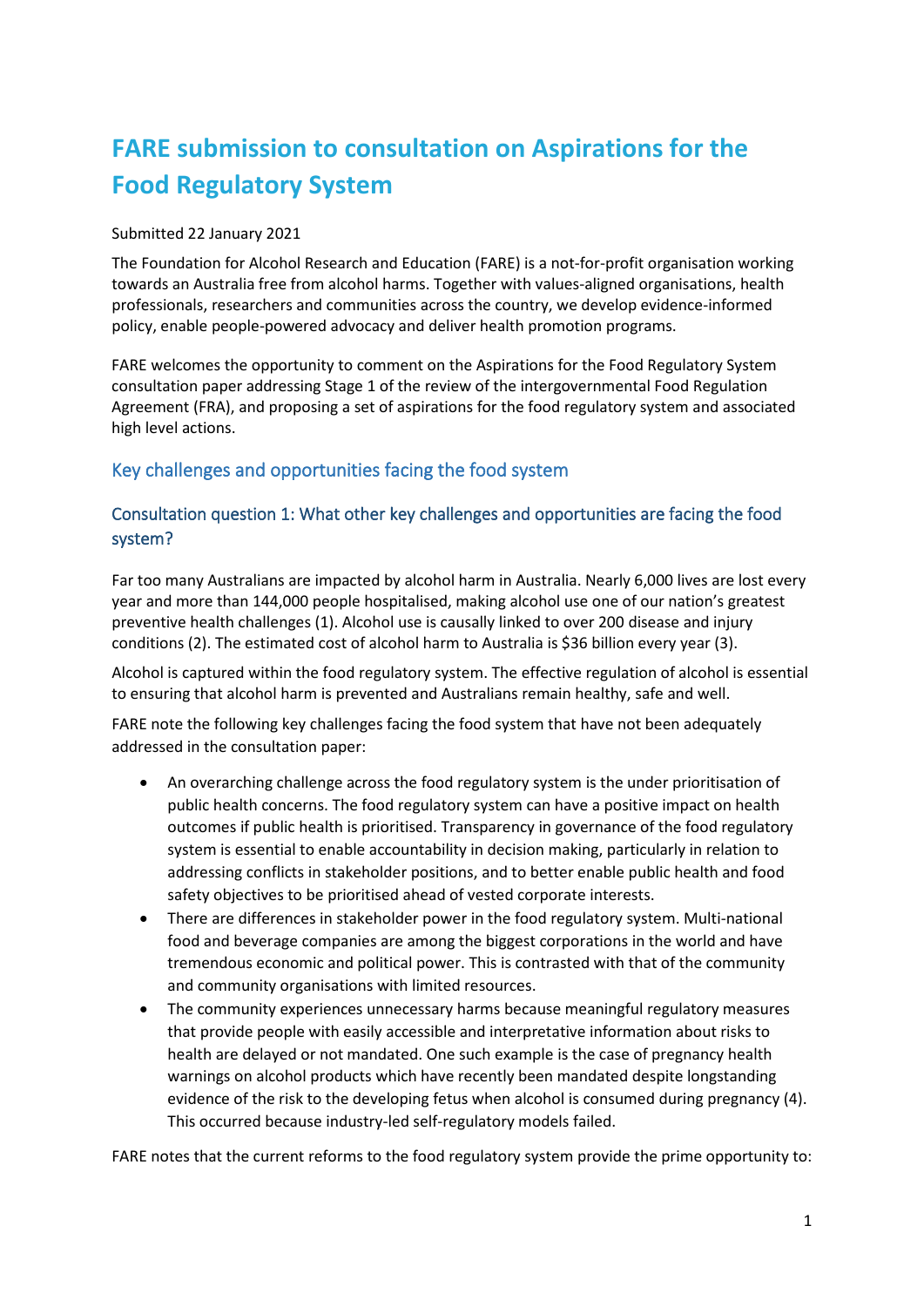- Ensure that the food regulatory system, and decision making about food regulatory matters, prioritises public health outcomes. This includes a system that better addresses food and beverage related risks for developing non-communicable disease.
- Safeguard the food regulatory system and its governance processes from undue commercial interference to ensure that priority is given to public health objectives and to retain public trust in the system.
- Develop a more transparent regulatory system that addresses independence in prioritisation and governance of food regulatory matters.
- Ensure that alcohol is addressed more comprehensively within the food regulatory system, including in terms of the key issues and opportunities identified above.

## Focus of reforms

Consultation question 2: Do you agree that the focus of reforms should be on ensuring the system is set up to support interface management across regulatory systems, enables collaborative risk assessment and triage of issues and provides a range of (regulatory and non-regulatory) tools to support the system's objectives and empower consumers and industry?

#### No.

FARE broadly agrees with the objectives and scope of the food regulatory system set out in the Overarching Strategic Statement (OSS) and supports these being retained and reflected in the revised Food Regulatory Agreement. FARE strongly supports the objective of protecting public health, including from non-communicable disease, and believes that this should remain the highest priority within the system.

#### **The reforms should focus on ensuring the food regulatory system supports and prioritises public health**.

FARE maintains that the food regulatory system should primarily focus on regulatory measures to achieve public health objectives and is concerned with the positions throughout the consultation paper that suggest reforms should increase non-regulatory measures.

Non-regulatory measures in the food system have not worked to provide the outcomes needed to protect people's health and numerous examples point to the need for regulatory measures. One such example was the voluntary use of pregnancy labels which were shown to be ineffective as a voluntary measure. Ten years after the COAG *Review of Food Labelling Law and Policy* recommended mandatory pregnancy warning labels, pregnancy health warning labels have only recently been mandated. The delays in the mandatory implementation of pregnancy health warning labels contributes to people not having access to information that can prevent people being born with Fetal Alcohol Spectrum Disorder (FASD).

The consultation paper suggests that there is disagreement between stakeholders on the role of regulation compared to other strategies to protect health. Community organisations including consumer and public health stakeholders are consistent in their position that regulatory measures are required to protect health and that non-regulatory measures are ineffective. The importance of having regulatory measures in place to achieve the most significant health outcomes is also reflected in the evidence (5).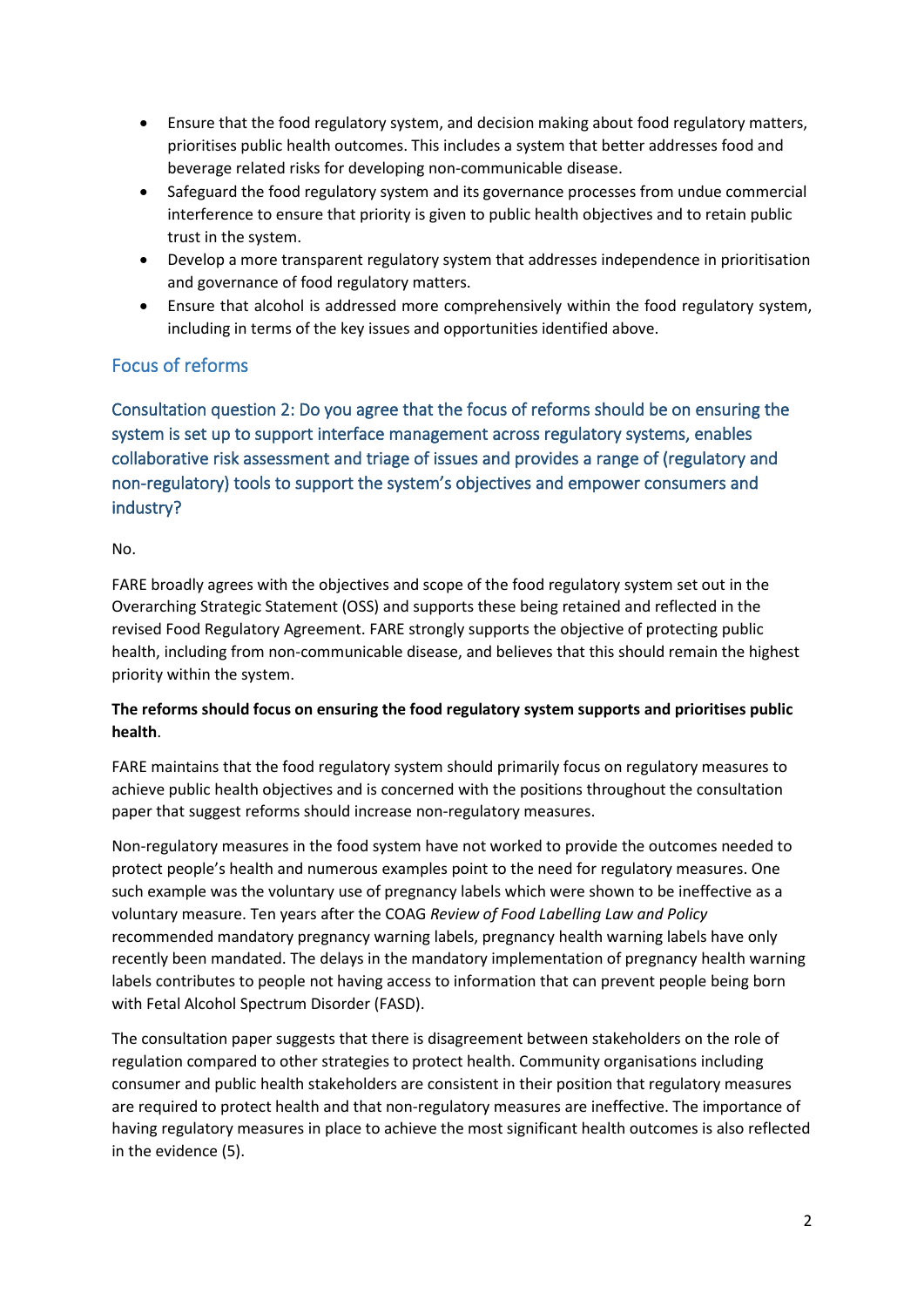Industry stakeholders, who hold commercial interest in selling the products to be regulated, inherently hold a conflict on the topic of regulatory measures. Industry stakeholders are likely to prioritise their profits over public health and as such will seek to prevent, undermine, or delay the introduction of regulatory measures. When it is not possible to prevent reforms from occurring, industry stakeholders lobby for and adopt measures that are often ineffective (6).

Any discussion of the range of regulatory options available must also acknowledge the lack of evidence to support self-regulatory initiatives in achieving improvements in public health objectives, at least in the area of non-communicable diseases. There is increasing recognition worldwide that the health and economic costs of non-communicable diseases must be addressed through stronger regulations and the system must be set up to enable and empower these stronger regulatory actions.

## Aspirations and high-level actions

### Question 3: Is there anything missing from these aspirations and high-level actions?

Yes.

Missing from these aspirations is a strong focus on prioritising public health and preventing noncommunicable diseases. High-level actions for this goal would include:

- Reducing the availability and promotion of alcohol.
- Ensuring that marketing practices by the alcohol industry are not harmful to people.

### Question 4: Are there any aspirations or high-level actions that you disagree with and why?

Yes.

FARE disagrees with the aspiration to "*Reorient the system from being focused on 'food regulation' to focus on achieving shared objectives (where regulation is one tool used to achieve the objectives)*."

As discussed above, FARE maintains that the primary focus of the food regulatory system should be to prioritise public health objectives. Co-regulatory, voluntary and industry led initiatives have been repeatedly shown to fail at protecting public health. Regulatory options are the most effective measures to improve health outcomes.

The suggested aspiration fails to recognise the competing objectives of industry and community stakeholders. This is particularly the case when it comes to public health policies that are designed to reduce use of alcohol by way of reducing health risks. It is imperative that food regulation remain in the hands of government and that government shows the leadership required to ensure that public health priorities are not undermined by profit driven objectives and conflicts.

Risk assessments must appropriately consider the costs of regulatory inaction to government and to the Australian community. The primary focus should be on the short- and long-term costs borne by government and the Australian community which are substantial.

Similarly, the points above apply to the aspirations to "*Strengthen the strategic leadership of the system*" and to "*Better involve stakeholders in identifying priorities and developing integrated strategies*."

Strategic leadership of the food regulatory system is certainly required. However, the high-level action to "*build strong partnerships across regulatory systems to jointly identify regulatory priorities and*